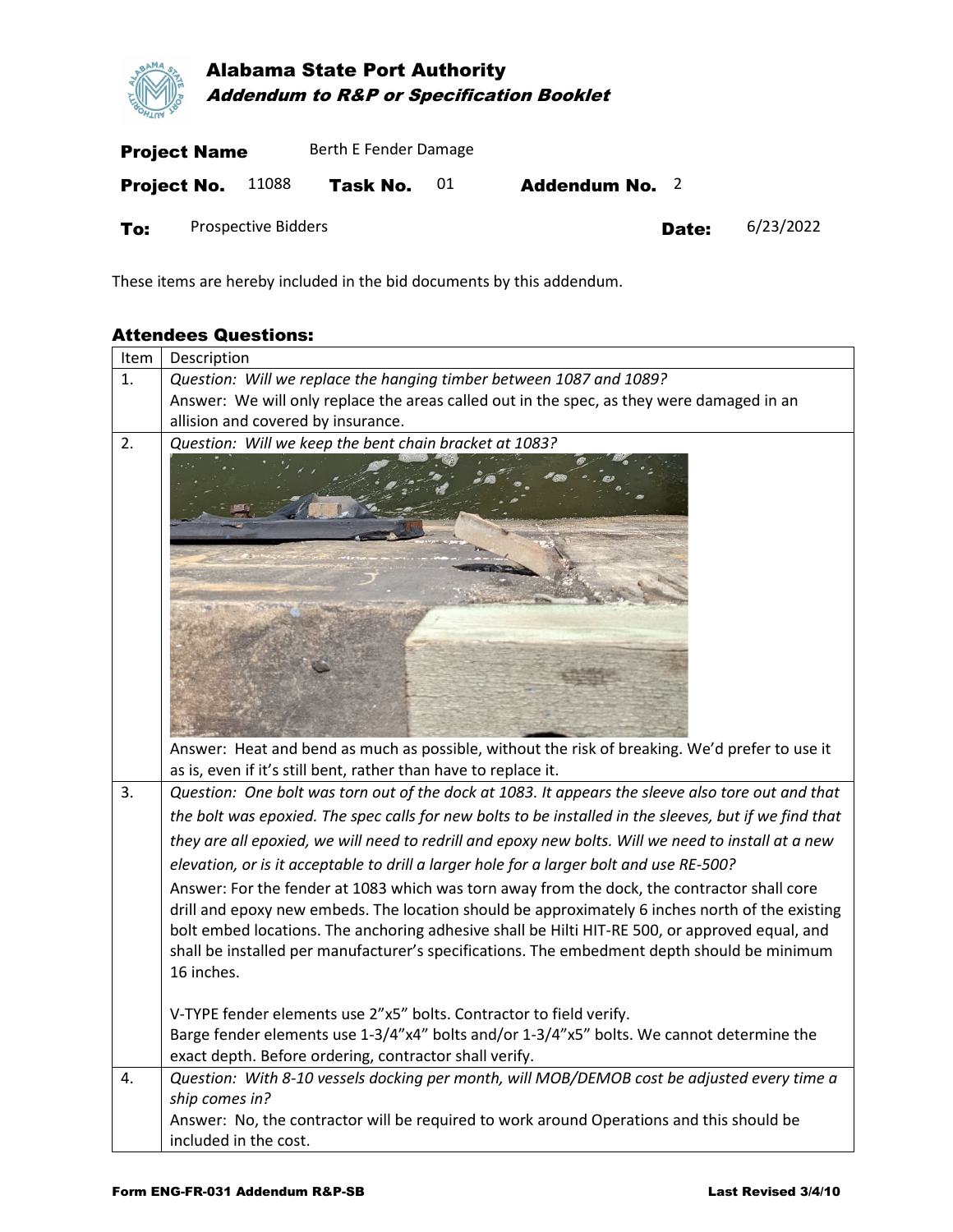

Alabama State Port Authority Addendum to R&P or Specification Booklet

Please indicate your receipt of this addendum by adding the addendum number in the appropriate place in your Requisition & Proposal or Specification Book.

**Project Manager:**

Matthew Thomas 6/23/2022

**Matthew Thomas, E.I.** Date **Civil Engineer**